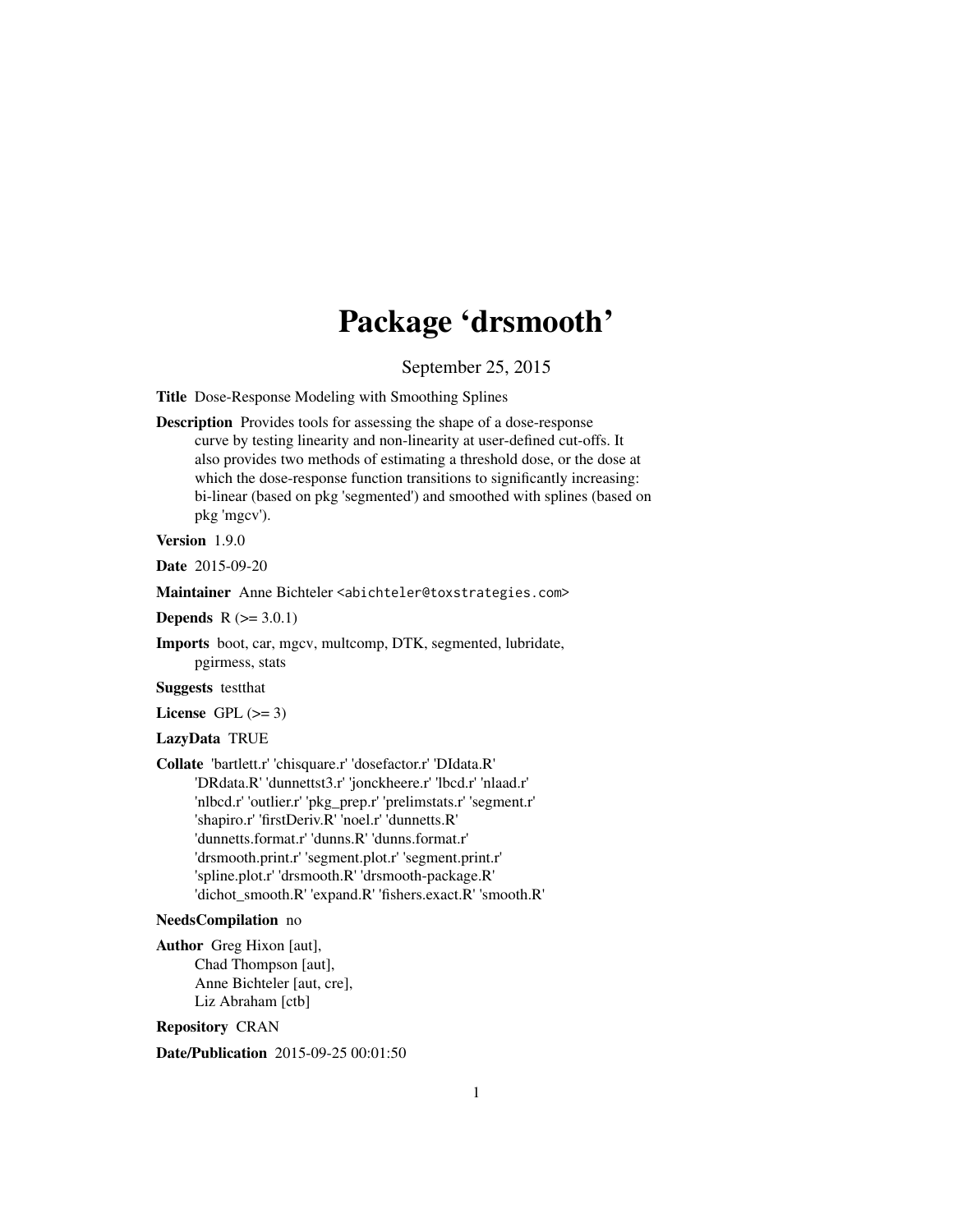# <span id="page-1-0"></span>R topics documented:

| Index |  |
|-------|--|
|       |  |

drsmooth-package *drsmooth-package: Dose-response Modeling with Smoothing Splines*

#### Description

drsmooth provides tools for assessing the shape of a dose-response curve by testing linearity and non-linearity at user-defined cut-offs. It also provides two methods of estimating a threshold dose, or the dose at which the dose-response function transitions to significantly increasing: bi-linear (based on pkg:segmented) and smoothed with splines (based on pkg:mgcv).

# **Details**

v.1.9.0 introduces spline-based dose-response modeling on dichotomous data, with examples using the included DIdata. See NEWS for details, as well as the help files for the exported functions itemized below.

# drsmooth functions

There are 8 user-initiated functions in this package; see the help pages for documentation of each.

prelimstats() executes up to 5 tests of homogeneity & normality.

noel() executes up to 5 tests to determine the no-observed-effect-level.

nlaad(), lbcd(), nlbcd() test linearity across all doses, linearity below a defined cut-off dose, and non-linearity below a defined cut-off dose, respectively.

spline.plot() only prints the smoothed dose-response curve.

segment() returns a two-segment linear dose-response model, by imposing a zero slope for the initial (left) segment and detecting one breakpoint where the dose-response relation changes to a positive slope (if such a breakpoint exists).

drsmooth() generates a spline model with the input dose and response, plots the spline-estimated dose-response function with its upper and lower 95 percent confidence bounds along with the actual data, and returns key metrics related to the dose-response function.

expand () expands summarized dichotomous data into the format expected by drsmooth(), if needed.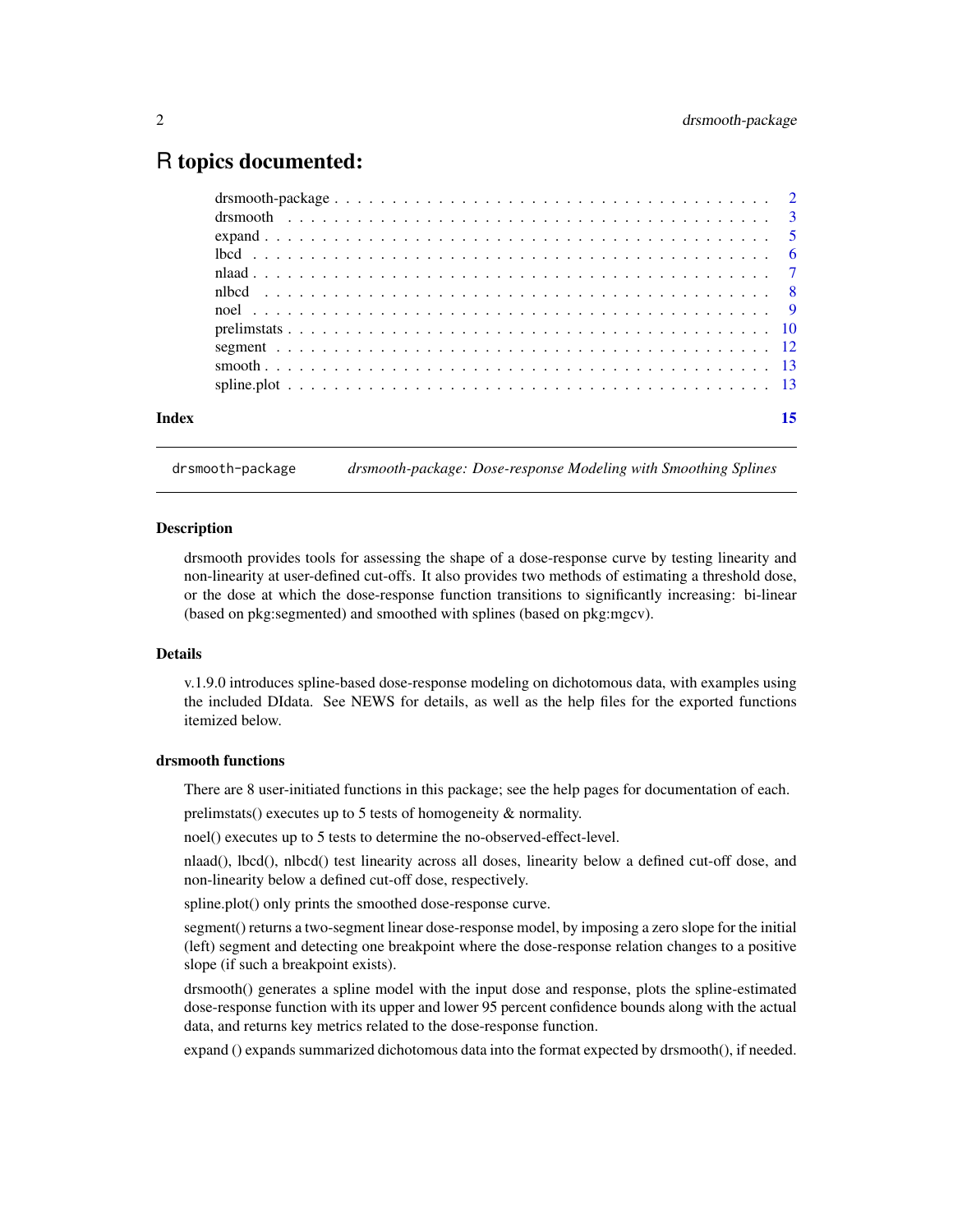#### <span id="page-2-0"></span>drsmooth 3

# See Also

drsmooth

#### drsmooth *Dose-response Modeling with Smoothing Splines*

# Description

Generates a spline model given dose and target response columns.

# Usage

```
drsmooth(dosecolumn = "",
         targetcolumn = ",
         data_type = "",k = 4,
         return_predict = FALSE,
         write_predict = TRUE,
         STD_bias = TRUE,
         data = NA
```
#### Arguments

| dosecolumn    | Name of dose column of interest in dataframe.                                                                                    |
|---------------|----------------------------------------------------------------------------------------------------------------------------------|
| targetcolumn  | Name of response column of interest in dataframe.                                                                                |
| data_type     | Allowed values "continuous" or "dichotomous".                                                                                    |
| k             | Dimension of the basis used to represent the smooth term; see Details.                                                           |
|               | return_predict If TRUE (default FALSE), returns dataframe of predicted values.                                                   |
| write_predict | If TRUE (the default), writes the data frame of predicted values to a .csv file in<br>the working directory.                     |
| STD_bias      | If TRUE (the default), calculates the bias of the slope transition dose, a boot-<br>strapped and resource-intensive computation. |
| data          | Input dataframe.                                                                                                                 |

#### Details

This function generates a spline model with the input dose and target response columns, plots the spline-estimated dose-response function with its upper and lower 95 percent confidence bounds in green and red respectively along with the actual data, and returns key metrics related to the doseresponse function. Currently, the program will use the lowest dose group (whatever its value is) as the basis for iLOGEL and BMD estimates Normally we would assume that would be zero, but it is not forced to be.

Note that the confidence bounds depicted on the plot are for the dose-response function itself, and not for the raw data.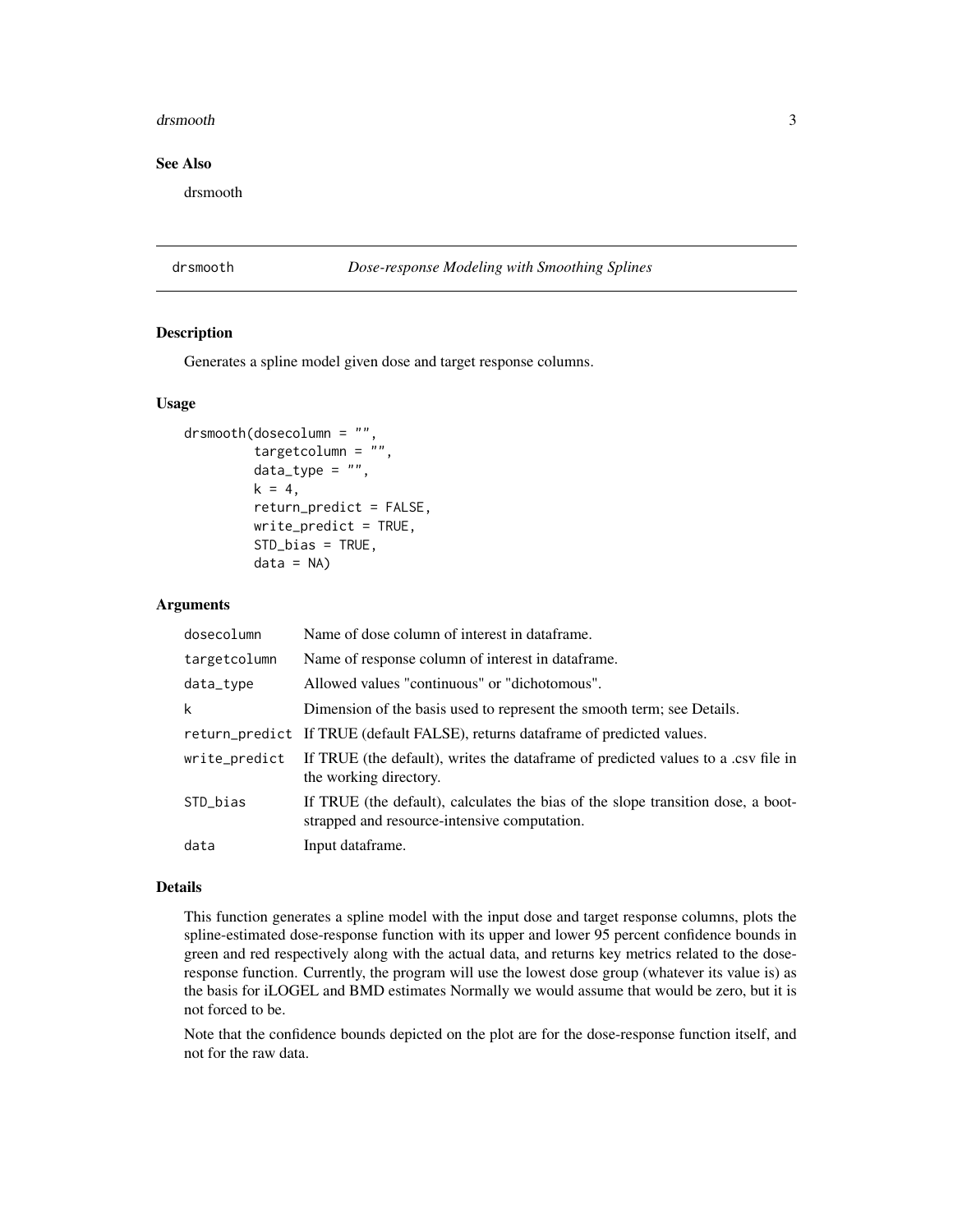The parameter 'k', defaulted to 4, defines the dimensions allowed the smooth term in estimating the response relation. With 2 reserved for each end of the smooth, the default allows for 2 bends in this univariate smooth. In the case that this appears to overfit the data, the user may choose to override the default to 3, which would allow only one bend.

#### Value

A plot of the spline-estimated dose-response function along with the actual data. Also, several key metrics are reported:

STD (slope transition dose): The lowest dose at which the slope of the dose-response function is significantly (90

STD\_l and STD\_u: The 90 percent lower and upper confidence bounds on the STD.

STD\_bias (experimental): An estimate of the bias associated with the STD: the difference between the point estimate and the mean of 1000 bootstrapped STDs.

iLOGEL (experimental: interpolated lowest observed effect level) The lowest dose at which the predicted response exceeds the 90 percent upper confidence bound of the response at zero dose. This value can be anywhere within the dose range – hence "interpolated."

iLOGEL\_l and iLOGEL\_u: The 90 percent lower and upper confidence bounds on the iLOGEL.

For data\_type = "continuous": BMD1sd and BMD10: Benchmark doses corresponding to a 1sd and 10 BMDL1sd and BMDL10: 90 percent (two-sided) lower bounds on the indicated BMDs.

For data\_type = "dichotomous": BMD1perc, BMD5perc, BMD10perc: Benchmark doses corresponding to a 1 BMDL1perc, BMDL5perc, BMDL10perc: 90 percent (two-sided) lower bounds on the indicated BMDs.

-2LL, the number of parameters associated with the spline model, and the AIC.

```
# Produces and plots spline model with confidence bounds, and prints key metrics.
# For the plot only, see spline.plot
# The STD_bias is defaulted here to FALSE to speed run time.
# For continuous outcomes
data(DRdata)
drsmooth("dose", "MF_Log", data_type = "continuous", k = 4, return_predict = FALSE,
write_predict = FALSE, STD_bias = FALSE, data=DRdata)
# For dichotomous outcomes
data(DIdata)
# If necessary, convert summarized dataframe into 1 row per case dataframe (see drsmooth::expand)
DIdata_expanded <- expand(dosecolumn = "Dose", targetcolumn = "Tumor", ncolumn = "n", data = DIdata)
```

```
drsmooth("Dose", "Tumor", data_type = "dichotomous", return_predict = FALSE,
write_predict = FALSE, STD_bias = FALSE, data=DIdata_expanded)
```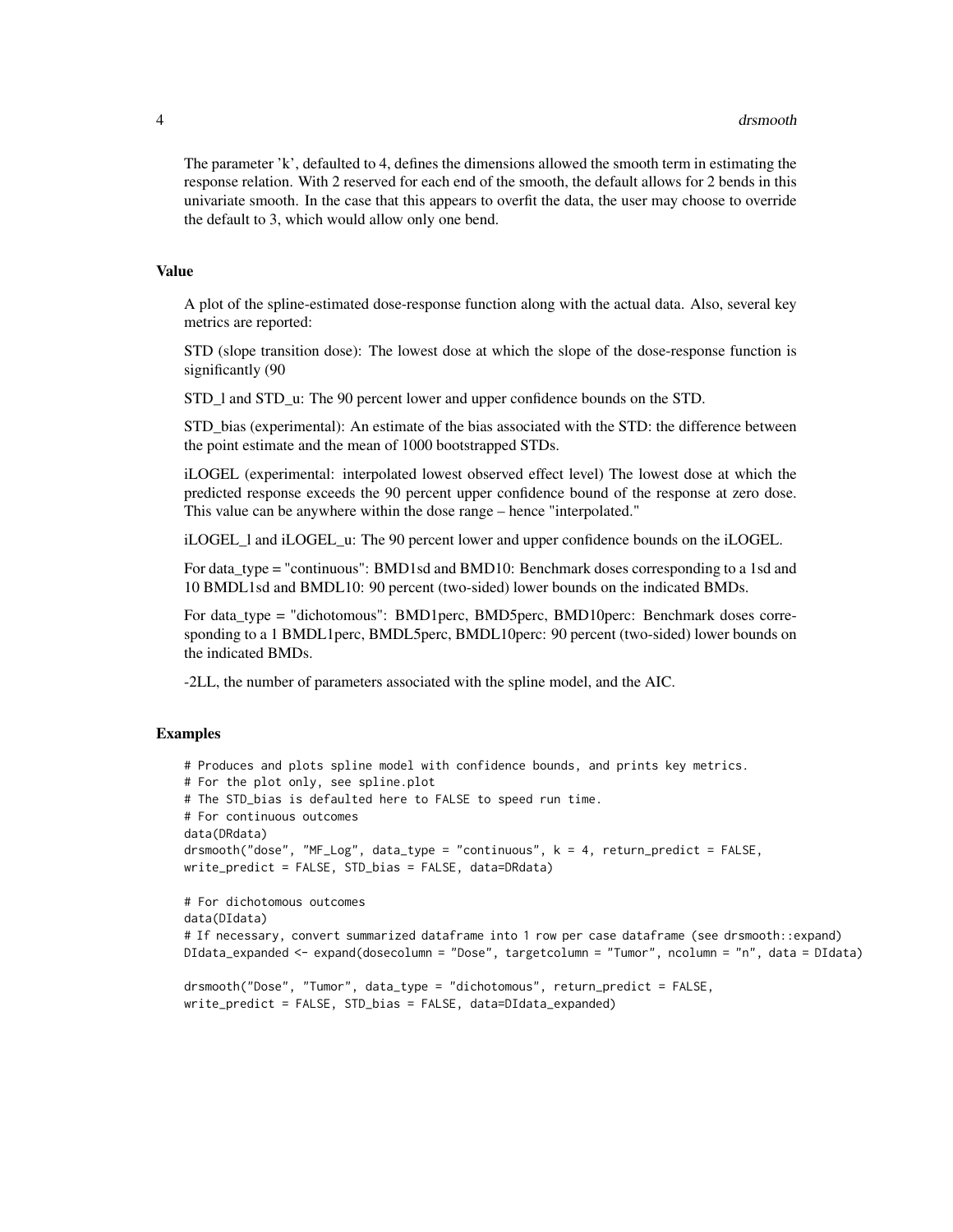<span id="page-4-0"></span>

This function expands summarized dichotomous data for input into drsmooth.

#### Usage

```
expand(dosecolumn = "",
     targetcolumn = "ncolumn = ""data = NA,
     outputfilename = "")
```
# Arguments

| dosecolumn   | Character string, name of dose column to be tested.                   |
|--------------|-----------------------------------------------------------------------|
| targetcolumn | Character string, name of response column to be tested.               |
| ncolumn      | Character string, name of N column of total cases per dose.           |
| data         | Input dataframe.                                                      |
|              | outputfilename Character string, name of .csv file to be written out. |

# Details

The input data frame to this function is expected to contain a numerical dose column, identified as 'dosecolumn,' a numerical outcome count column, identified as 'targetcolumn,' and a numerical N column with the total number of cases tested in the dose group, identified as 'ncolumn.' See drsmooth included data DIdata for an example. This function takes such a summarized dataframe and returns an expanded case-by-case replicate df, which is suitable as an input to the drsmooth function, with data\_type = "dichotomous". If an outputfilename is provided, the resulting df is also written to the working directory.

# Value

A dataframe is returned containing one row for each case in each dose. If an outputfilename is provided, the df is also written out in a .csv file. An expanded dataframe or file such as this one is appropriate as input to the drsmooth function when data\_type = "dichotomous".

```
# Generates an expanded dataframe from the included data DIdata:
data(DIdata)
DIdata_expanded <- expand(dosecolumn = "Dose", targetcolumn = "Tumor", ncolumn = "n", data = DIdata)
```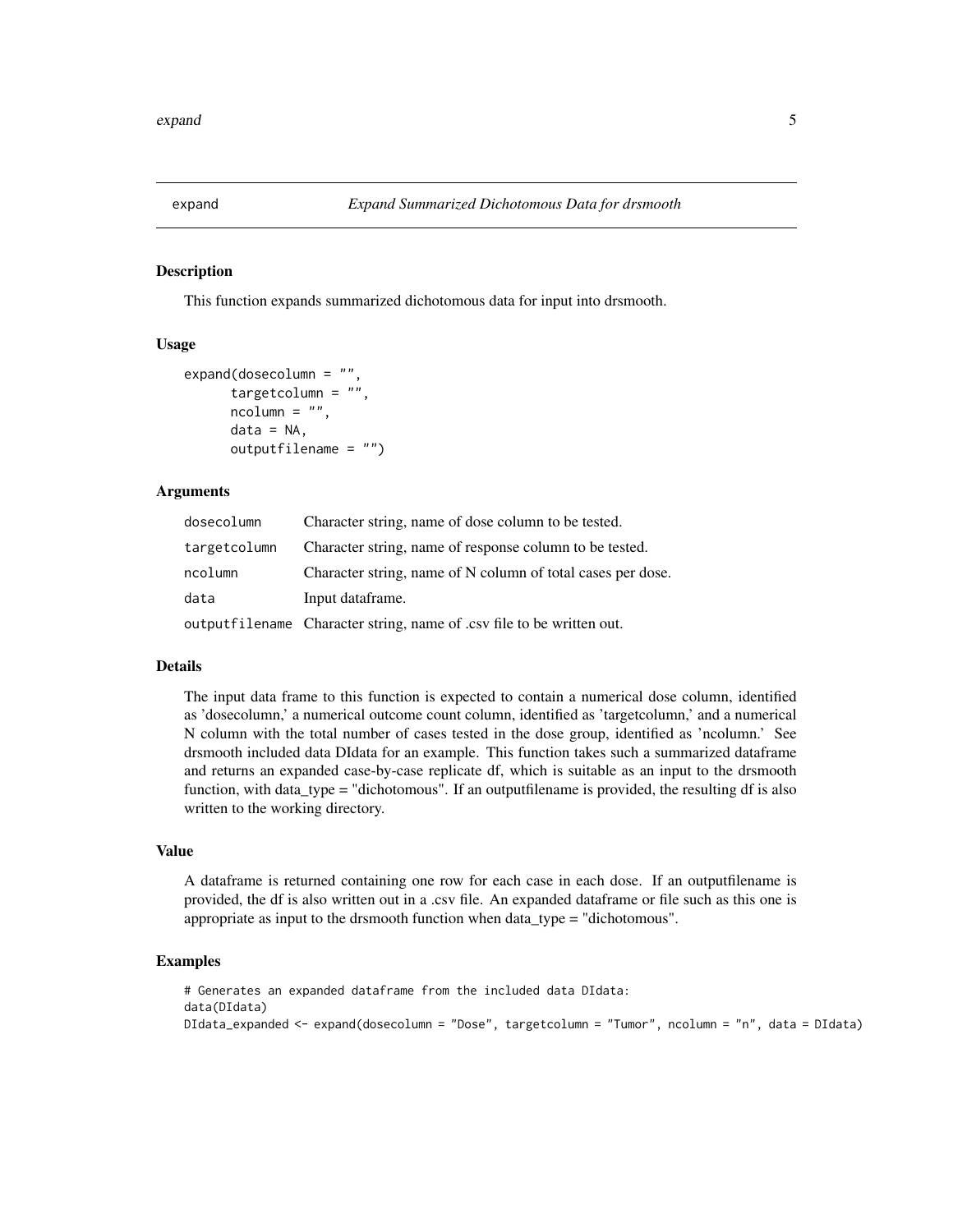This function tests linearity below a specified dose.

# Usage

```
lbcd(dosecolumn = "", targetcolumn = "", textoffdose = 0, data = NA)
```
#### Arguments

| dosecolumn   | Name of dose column in input dataframe.     |
|--------------|---------------------------------------------|
| targetcolumn | Name of response column in input dataframe. |
| cutoffdose   | Cut-off dose (numeric).                     |
| data         | Input dataframe.                            |

# Details

The user may provide a limit below which the linearity of the dose-response relationship is tested. A significant result indicates that the slope is non-zero below the user-specified cutoff dose.

The nlaad, nlbcd, and lbcd functions are currently only intended for use on continuous outcome data.

# Value

A summary table showing the intercept and slope coefficients for the linear function below the user-specified dose, along with standard errors and significance tests.

#### Examples

```
# Conducts a linear regression for all doses below 1.5
# (i.e., all dose levels up to and including 1.4929).
# The significance test on the dose coefficient is the test of non-zero linear slope:
lbcd("dose", "MF_Log", cutoffdose=1.5, data=DRdata)
# This produces an error, as no cutoffdose was specified:
## Not run:
lbcd("dose", "MF_Log", data=DRdata)
## End(Not run)
```
<span id="page-5-0"></span>lbcd *Linearity Below Cut-off Dose*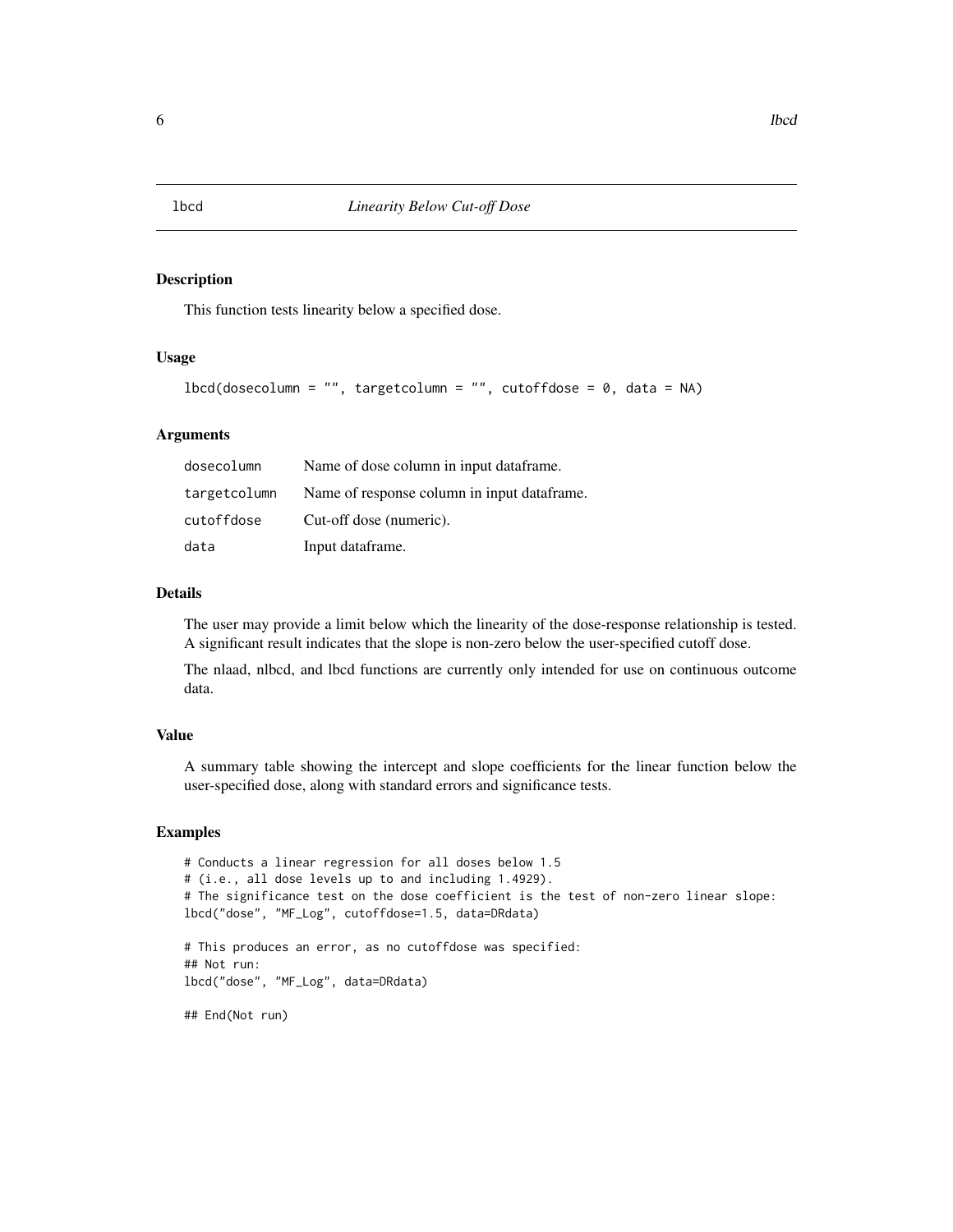<span id="page-6-0"></span>

This function determines whether a non-linear spline model of the dose-response relationship differs significantly from a linear model across all doses.

# Usage

```
nlaad(dosecolumn = "", targetcolumn = "", data = NA)
```
# Arguments

| dosecolumn | Name of dose column in dataframe.                   |
|------------|-----------------------------------------------------|
|            | target column Name of response column in dataframe. |
| data       | Input dataframe.                                    |

# Details

The non-linear spline model (output "Model 2") is compared to the linear model (output "Model 1") using an anova F-test. If the spline model fits the data signficantly better, the F will be large and the associated p value will be significant.

The nlaad, nlbcd, and lbcd functions are currently only intended for use on continuous outcome data.

#### Value

The analysis of variance table comparing the non-linear spline model with the linear model to assess non-linearity across all doses.

```
# Prints the F test of the difference between the spline model (output "Model 2")
# and the linear model (output "Model 1") as a test of nonlinearity
# across all doses:
nlaad("dose", "MF_Log", data=DRdata)
```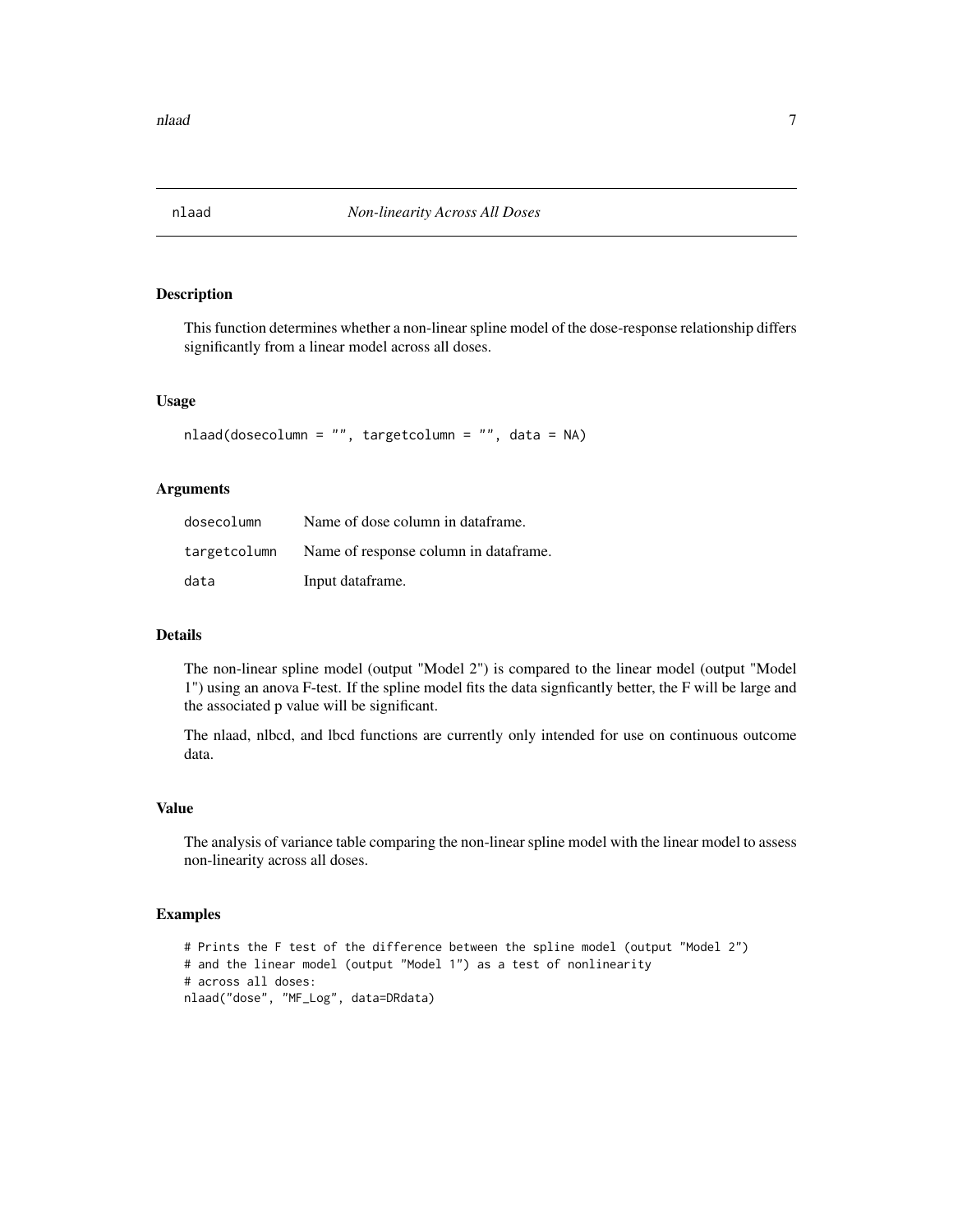<span id="page-7-0"></span>

This function tests non-linearity below a specified dose.

# Usage

```
nlbcd (dosecolumn = "", targetcolumn = "",
       cutoffdose = 0, data = NA)
```
#### Arguments

| dosecolumn   | Name of dose column in input dataframe.     |
|--------------|---------------------------------------------|
| targetcolumn | Name of response column in input dataframe. |
| cutoffdose   | Numeric tested cut-off dose.                |
| data         | Input dataframe.                            |

# Details

The user may provide a limit below which the non-linearity of the dose-response relationship is tested. A significant result indicates that the dose-response relationship exhibits non-linearity below the user-specified cutoff dose. NOTE: The dose-response relationship estimated by this function is not necessarily the same as that estimated by the nlaad function, as the nlbcd only uses doses below the cutoff and nlaad uses all doses. The user should keep this in mind in interpreting the outputs of these functions.

The nlaad, nlbcd, and lbcd functions are currently only intended for use on continuous outcome data.

# Value

The analysis of variance table comparing the non-linear spline model with the linear model to assess non-linearity across doses below the user-specified cutoff.

```
# Prints the F test of the difference between the spline model (output "Model 2")
# and the linear model (output "Model 1") as a test of nonlinearity
# for doses below 1.5 (i.e., all dose levels up to and including 1.49):
nlbcd("dose", "MF_Log", cutoffdose=1.5, data=DRdata)
# This produces an error, as no cutoffdose was specified:
## Not run:
nlbcd("dose", "MF_Log", data=DRdata)
## End(Not run)
```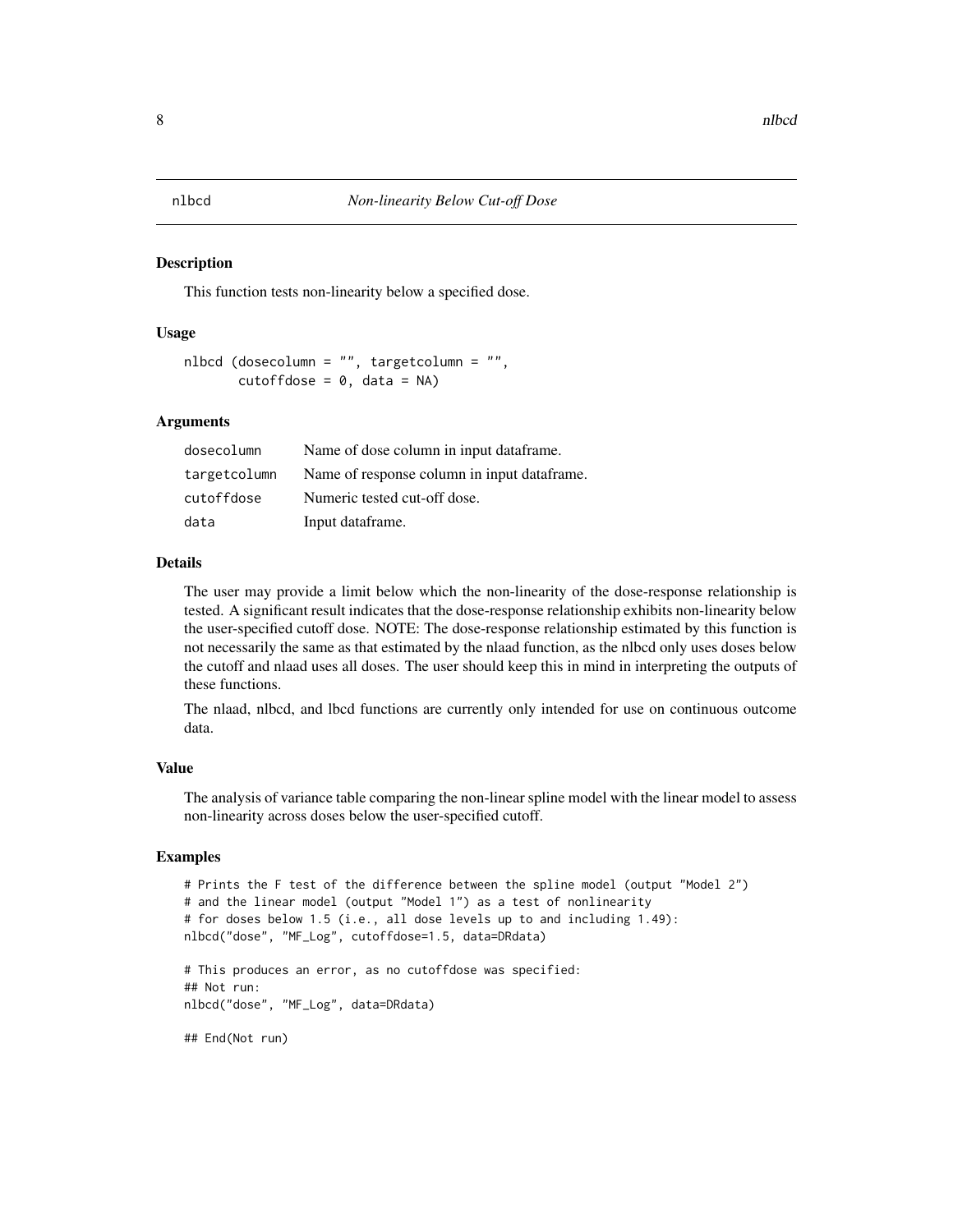<span id="page-8-0"></span>

This function calculates and displays the results of the requested no/lowest observed effect level tests.

#### Usage

```
noel(dosecolumn = "",
     targetcolumn = ",
     data_type = "continuous",
     tests = c("all"),alternatives = c("greater", "two.sided"),
     alpha = .05,
     control = "tot.obs = ",
     data = NA)
```
#### Arguments

| dosecolumn   | Character string, name of dose column to be tested.                                                                                      |
|--------------|------------------------------------------------------------------------------------------------------------------------------------------|
| targetcolumn | Character string, name of response column to be tested.                                                                                  |
| data_type    | Allowed values "continuous" (default) or "dichotomous".                                                                                  |
| tests        | Available tests depend on data type. See details.                                                                                        |
| alternatives | Character string(s) specifying the direction of the alternative hypothesis. Must<br>be one or more of "greater", "two.sided", or "less". |
| alpha        | Significance level (numeric) to be used.                                                                                                 |
| control      | Level of dose to be used as the control for dichotomous data.                                                                            |
| tot.obs      | Character string, column with number tested at each dose for dichotomous out-<br>comes.                                                  |
| data         | Input dataframe. See details for expected formats.                                                                                       |

#### Details

Dosecolumn should be assigned the name of the dose column in the input dataframe. Targetcolumn should be assigned the name of the response column in the input dataframe. Tests is defaulted to run all tests available, given the data\_type defined.

If the data\_type is defined as "continuous", Dunnett's, Dunn's, and Dunnett's T3 tests are available and are all executed (default), unless tests is defined as a subset of the list: c("dunnetts", "dunns", "dunnettst3"). The input data frame is expected to include a numeric column containing the dose and a numeric column containing a continuous response variable.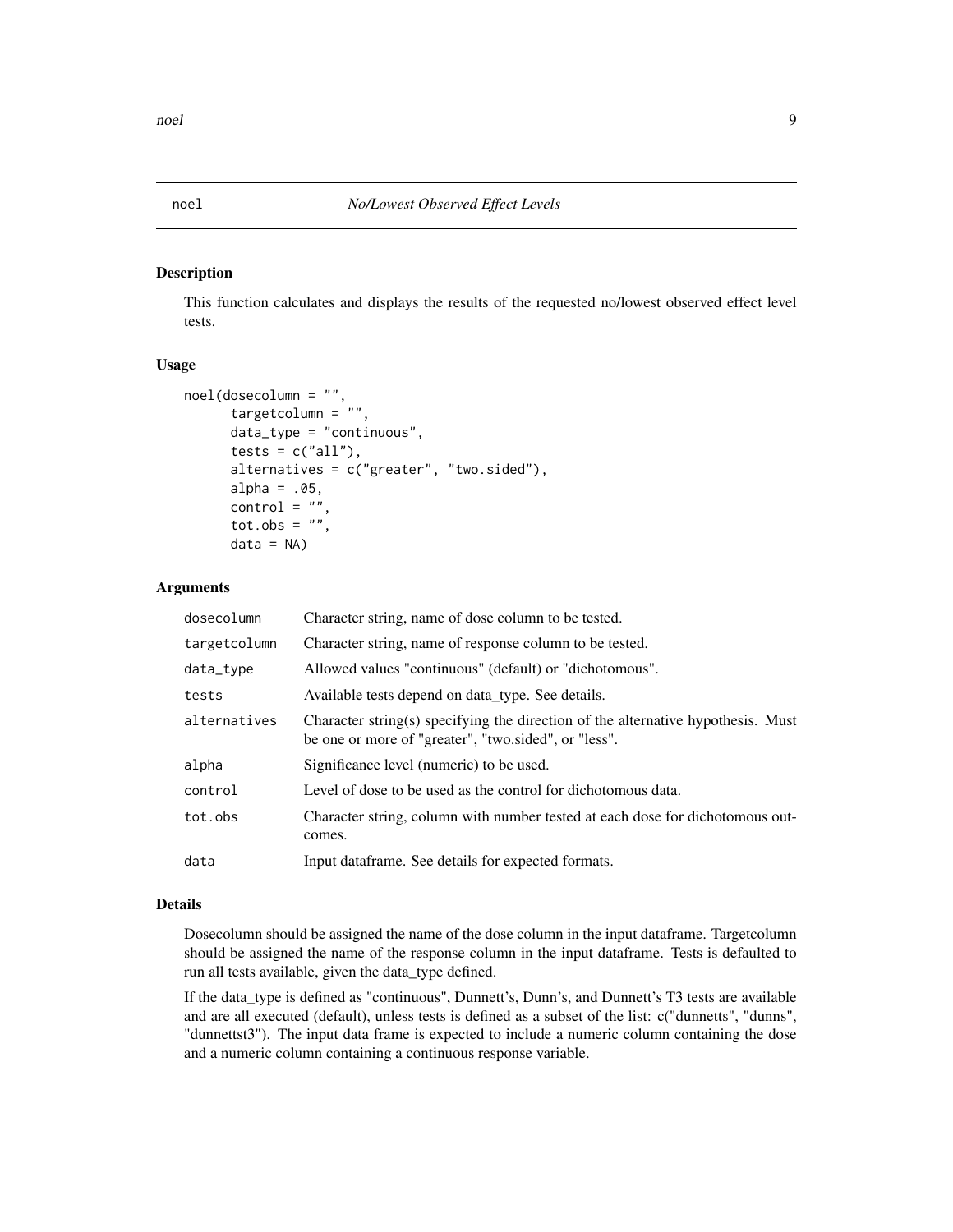When data\_type is defined as "dichotomous" for a dichotomous response variable, the Fisher's exact test is available and executed, with the tests parameter is either left at the c("all") default or specified as c("fishers.exact"). The control dose is defaulted to the lowest observed dose, unless a different control dose is provided as a string to the control parameter. The input data frame is expected to include summarized data of dichotomous outcome tests: one row for each dose, the total number tested at that dose, and the total number of events observed at that dose.

The alternative parameter specifies the direction(s) of the alternative hypothesis. All alternatives listed will be tested.

The alpha level determining significance can be specified.

# Value

Tables are printed giving the comparisons of the active dose levels to the zero dose control along with indications of significance specific to each type of test.

# Examples

```
# Prints all available tests of no/lowest observed effect levels at default alpha=.05:
data(DRdata)
noel("dose", "MF_Log", data=DRdata)
# Dunnett's T3 tests at user-specified alpha of .01:
data(DRdata)
noel("dose", "MF_Log", tests=c("dunnettst3"), alpha=.01, data=DRdata)
# Fisher's exact test for dichotomous outcome data:
data(DIdata)
noel(dosecolumn = "Dose",
     targetcolumn = "Tumor",
     data_type = "dichotomous",
    tot.obs = "n",
    data = DIdata)
```
prelimstats *Preliminary Statistics*

#### Description

This function calculates and displays the p values for the requested distribution tests.

#### Usage

```
prelimstats(dosecolumn="",
          tests=c("outlier", "bartlett", "shapiro", "chisquare", "jonckheere"),
            data=NA)
```
<span id="page-9-0"></span>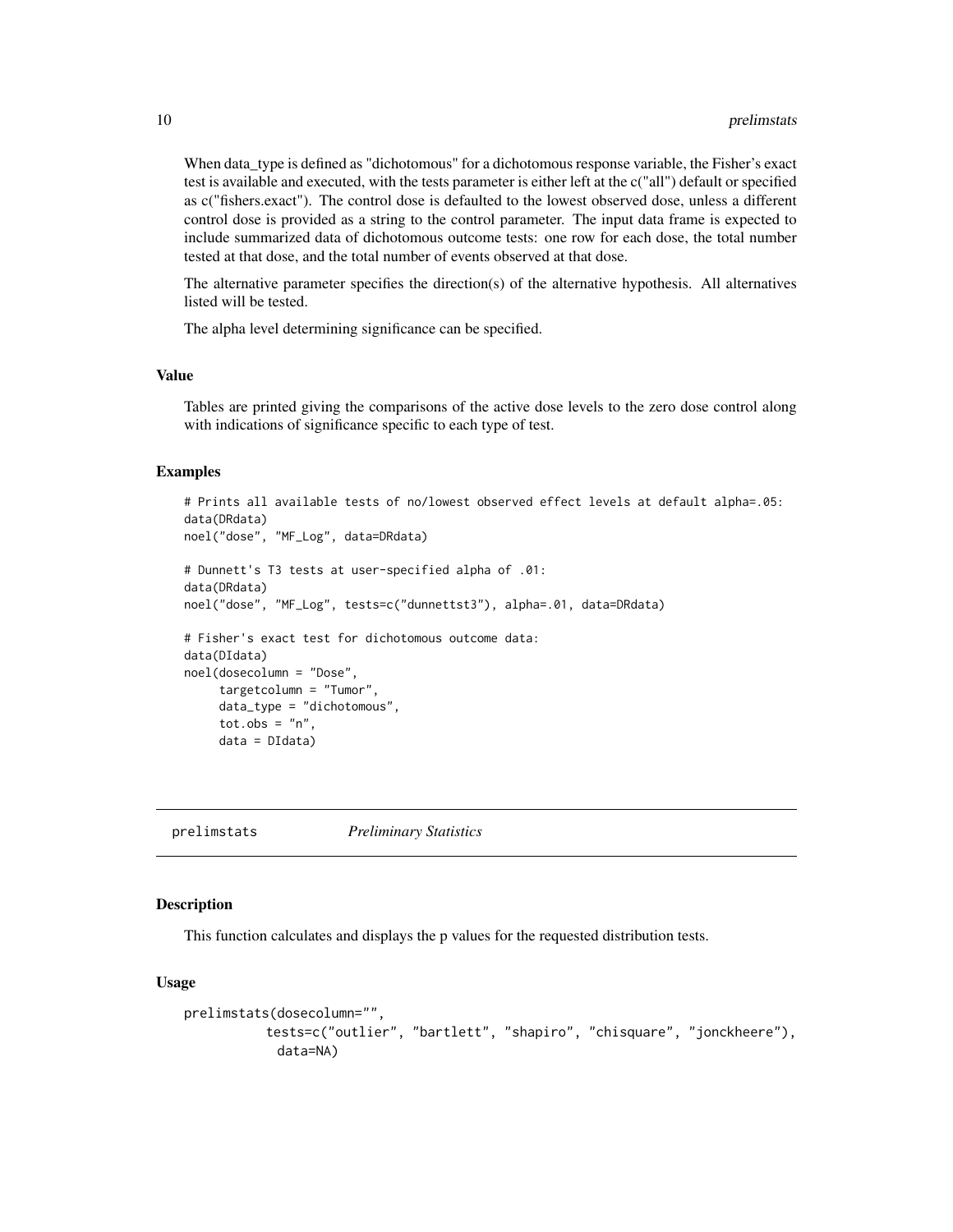#### prelimstats and the contract of the contract of the contract of the contract of the contract of the contract of the contract of the contract of the contract of the contract of the contract of the contract of the contract o

#### Arguments

| dosecolumn | Name of column containing dose in input data frame, e.g. "dose"                                                                                        |
|------------|--------------------------------------------------------------------------------------------------------------------------------------------------------|
| tests      | List of tests to run. May specify a subset by omitting any of the default tests $=$<br>c("outlier", "bartlett", "shapiro", "chisquare", "jonckheere"). |
| data       | Input dataframe.                                                                                                                                       |

#### Details

Outlier (Bonferroni Outlier Test), homogeneity (Bartlett's), normality (Shapiro-Wilk), composite homogeneity/normality (Fisher chi-square combining Bartlett's and Shapiro-Wilk), and Jonckeere's (monotone trend) tests are available. All tests are executed unless a smaller set is specified using the 'tests' parameter.

Outlier test. Calls car::outlierTest – there is at least one Bonferroni-adjusted outlier if the p value is less than the targeted alpha level.

Bartletts. Variances are non-homogeneous if the p value is less than the targeted alpha level.

Shapiro-Wilk. The variable is non-normally distributed if the p-value is less than the targeted alpha level.

Chisquare. Fisher's combined p value for Bartlett's and Shapiro-Wilk tests. This indexes the conformance of the outcome and its transformations to both normality and variance homogeneity. Generally, the response transformation associated with the least-significant (highest p-value) is the most desirable transformation.

Jonckheere. There is evidence of a monotonic trend if the p-value is lower than the targeted alpha.

All columns other than the one identified as the dosecolumn are subjected to these tests; therefore the input data frame should only contain the dosecolumn and response column(s). This function is currently only intended for use on continuous outcome data.

#### Value

Shown are p values for the homogeneity, normality, and trend tests, and the Bonferroni-adjusted p value for the most outlierly case.

```
# Prints all available preliminary tests:
prelimstats("dose", data=DRdata)
```

```
# Prints only the outlier test:
prelimstats("dose", tests="outlier", data=DRdata)
```

```
# Prints only the homogeneity and normality tests:
prelimstats("dose", tests=c("bartlett", "shapiro"), data=DRdata)
```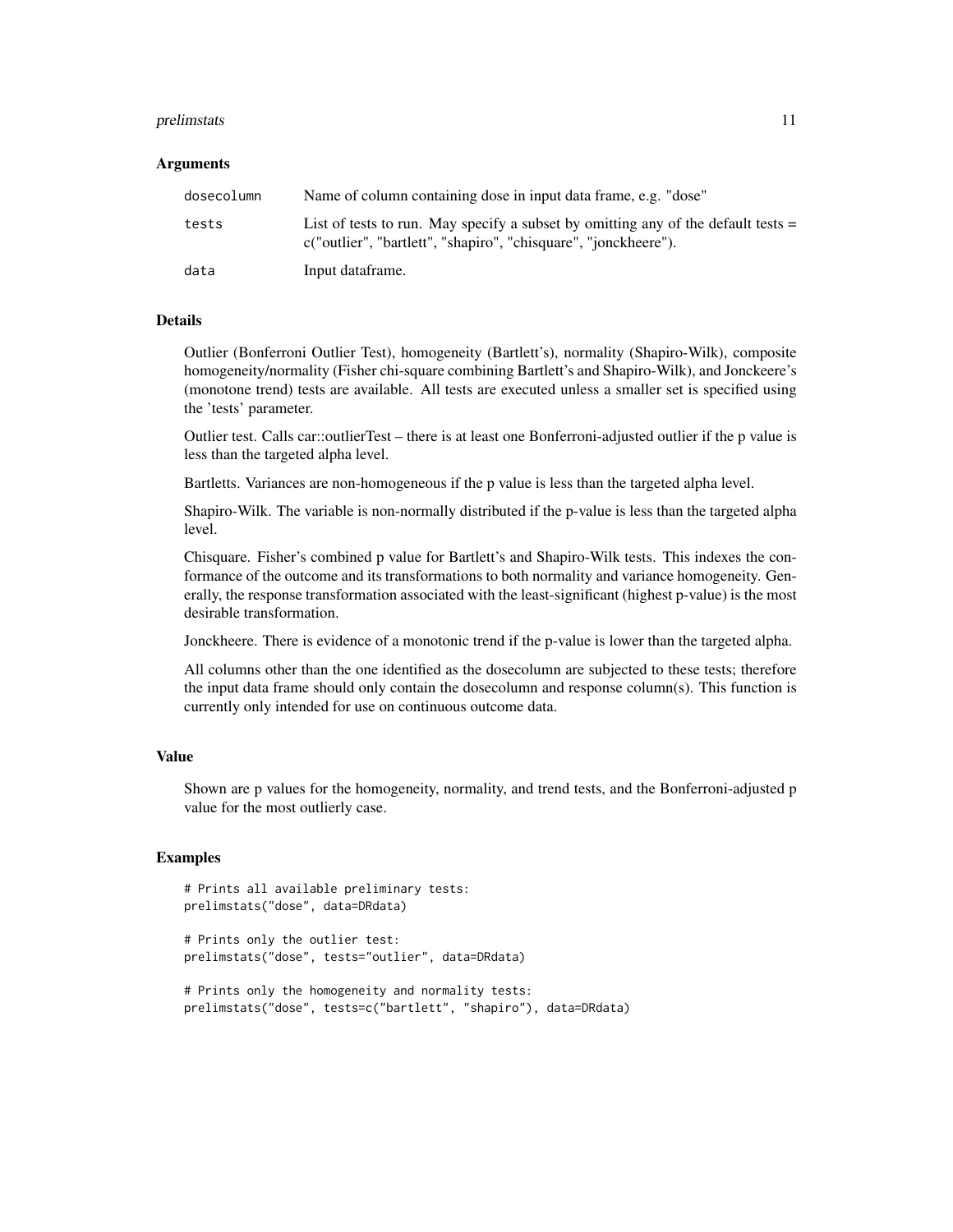<span id="page-11-0"></span>

This function returns a two-segment linear dose-response model, by imposing a zero slope for the initial (left) segment, detecting one breakpoint where the dose-response relation changes to a positive slope (if such a breakpoint exists), then reporting the breakpoint dose, its standard error and p-value, and plotting the model.

# Usage

segment(dosecolumn = "", targetcolumn = "", data = NA)

# Arguments

| dosecolumn   | Name of dose column of interest in dataframe.     |
|--------------|---------------------------------------------------|
| targetcolumn | Name of response column of interest in dataframe. |
| data         | Input dataframe.                                  |

# Details

This function:

1) Attempts to identify one breakpoint using the 'segmented' function, starting the search at the median of the input dose variable, and imposing a zero-slope left-hand segment before any identified breakpoint.

2) If a breakpoint has been identified using this iterative approach, the p-value is returned and model plotted; otherwise the function returns no breakpoint.

This function is currently only intended for use on continuous outcome data.

#### Value

Returns the estimated breakpoint, standard error, and 90 percent confidence limits on the breakpoint, as well as a plot of the estimated two-segment dose-response relationship.

```
# Prints the breakpoint, its standard error, and 95% confidence limits
# along with a plot of the estimated two-segment linear relationship:
segment("dose", "MF_Log", data=DRdata)
```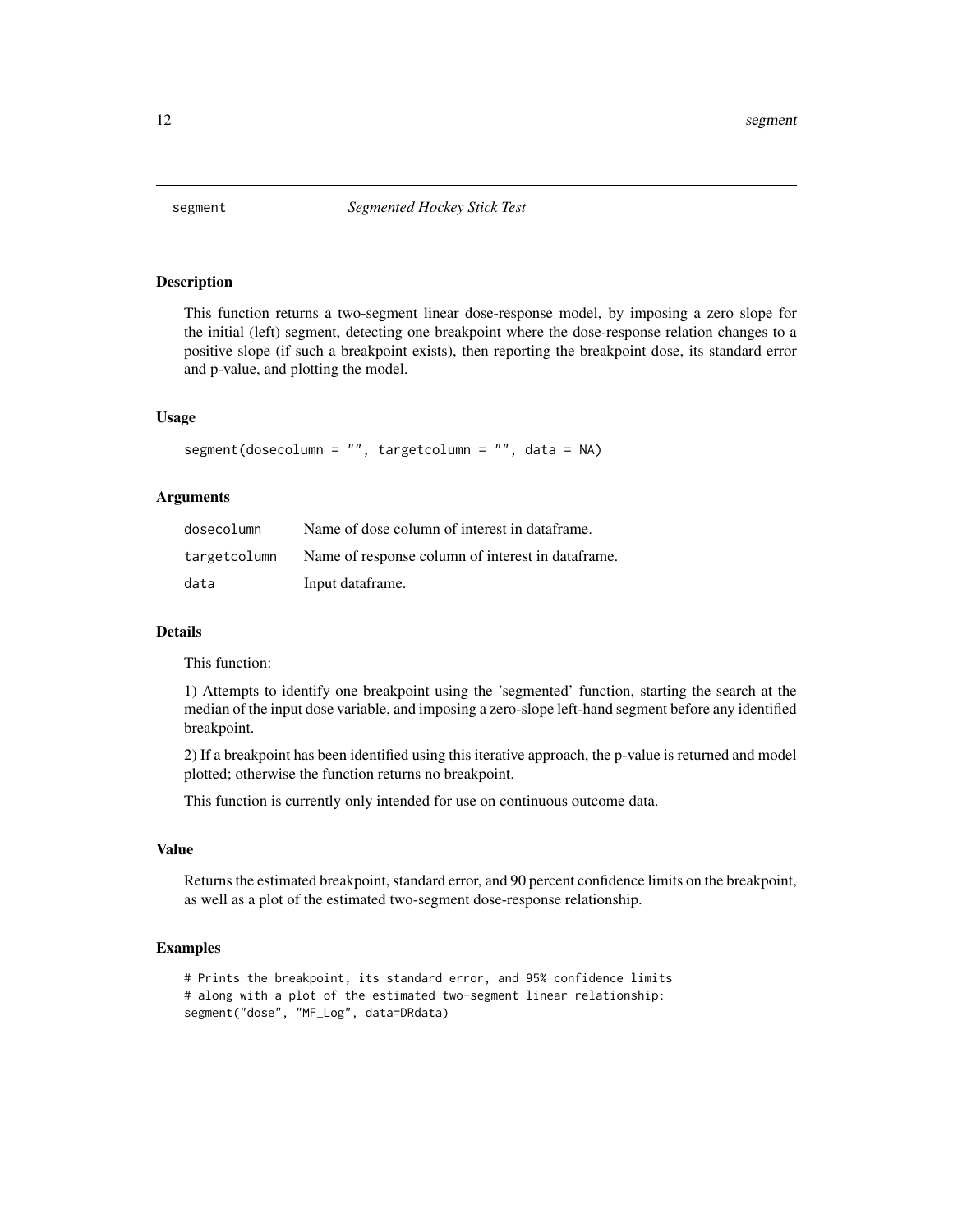<span id="page-12-0"></span>

Replaced by drsmooth::drsmooth.

# Usage

```
smooth(dosecolumn = "",
       targetcolumn = \sqrt{n},
       data = NA
```
#### Arguments

| dosecolumn   | Name of dose column of interest in dataframe.     |
|--------------|---------------------------------------------------|
| targetcolumn | Name of response column of interest in dataframe. |
| data         | Input dataframe.                                  |

#### Details

drsmooth::smooth has been replaced by drsmooth::drsmooth but a shell retained in v.1.9.0 to prompt the switch. v.2.0.0 will remove drsmooth::smooth altogether. Please see help for drsmooth, where additional detail on the new functionality is also available.

# Description

This function generates a spline model with the input dose and target response columns, and plots the spline-estimated dose-response function with its upper and lower 95 percent confidence bounds in green and red respectively along with the actual data. Note that the confidence bounds depicted on the plot are for the dose-response function itself, and not for the raw data.

# Usage

```
spline.plot(dosecolumn = "", targetcolumn = "", k = 4, data_type = "", data = NA)
```
# Arguments

| dosecolumn   | Name of dose column.                                      |
|--------------|-----------------------------------------------------------|
| targetcolumn | Name of response column.                                  |
| k.           | Dimension of the basis used to represent the smooth term. |
| data_type    | Allowed values "continuous" or "dichotomous".             |
| data         | Input dataframe.                                          |
|              |                                                           |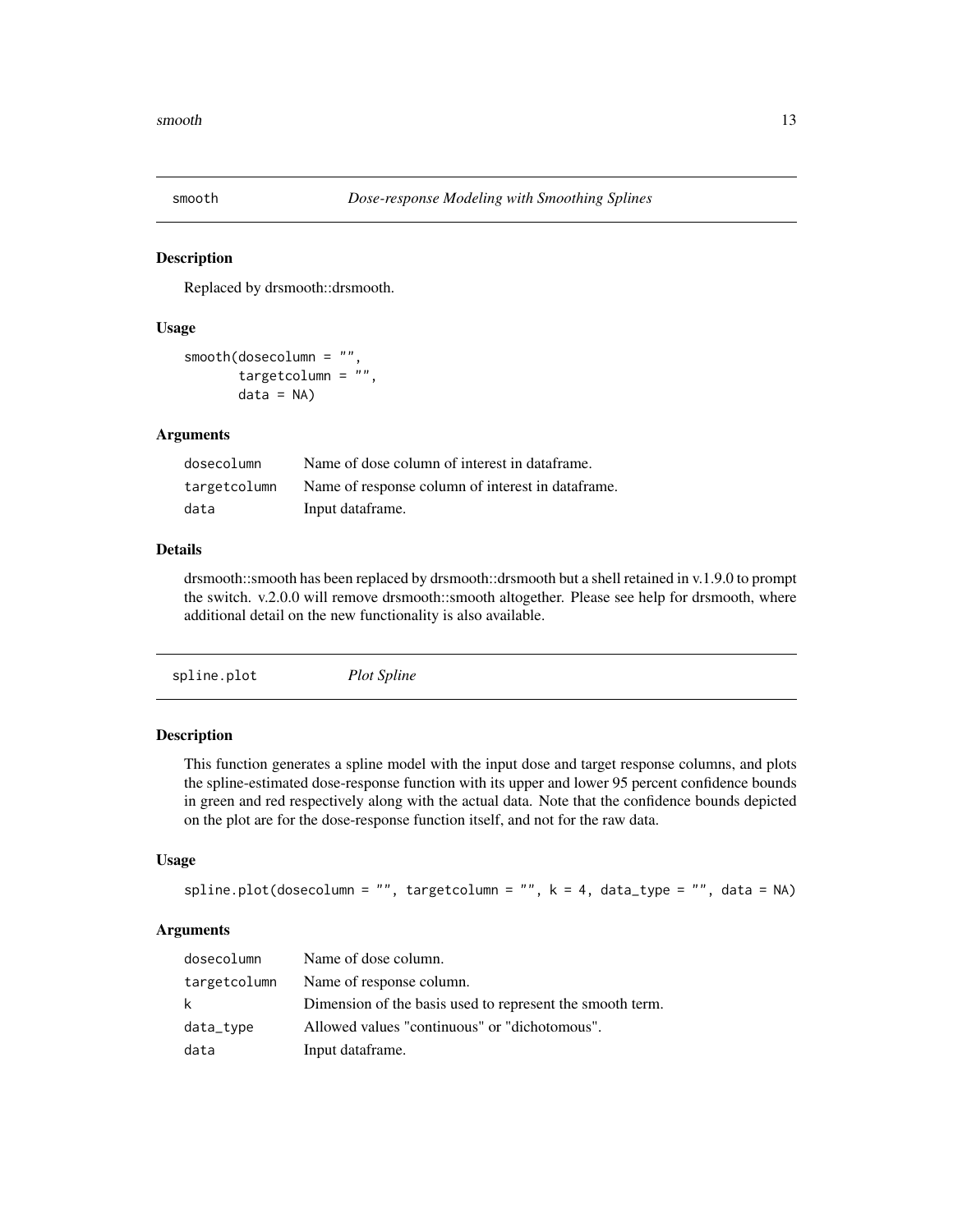# Value

A plot of the spline-estimated dose-response function along with the actual data.

```
# Produces and plots the spline model with confidence bounds.
# For the same plot with key metrics, see drsmooth().
# For continuous outcomes:
data(DRdata)
spline.plot("dose", "MF_Log", k = 4, data_type = "continuous", data=DRdata)
# For dichotomous outcomes:
data(DIdata)
# If necessary, convert summarized dataframe into 1 row per case dataframe (see drsmooth::expand)
DIdata_expanded <- expand(dosecolumn = "Dose", targetcolumn = "Tumor", ncolumn = "n", data = DIdata)
spline.plot("Dose", "Tumor", k = 4, data_type = "dichotomous", data=DIdata_expanded)
```